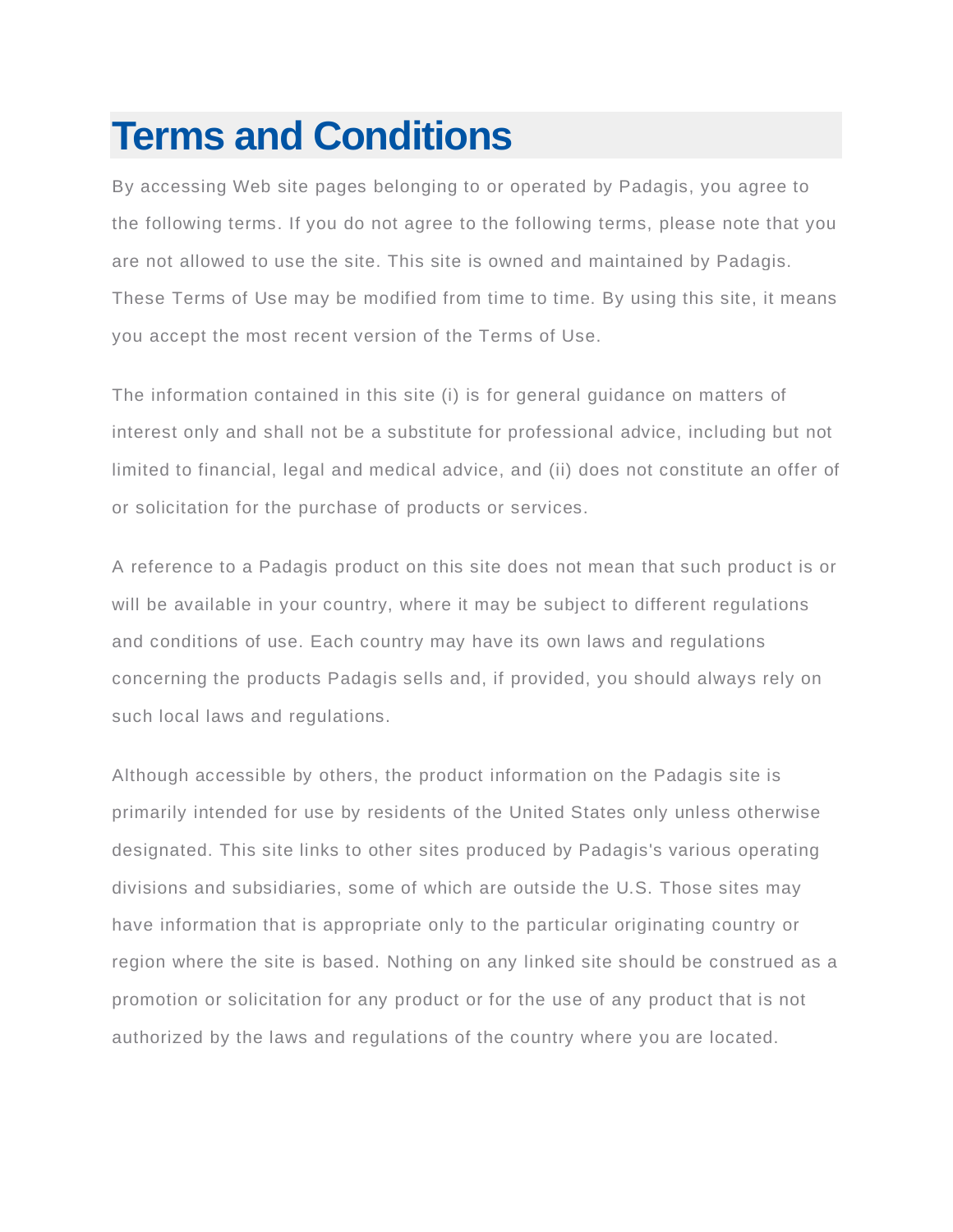This site may contain information related to various health and medical conditions and products that may be used as part of their treatment. Such information is not meant to be a substitute for the advice provided by a physician or other medical professional. You should not use the information contained on this site for diagnosing a health problem or disease. You should always consult a medical professional, such as a physician or a pharmacist, to determine what courses of treatment, if any, may be appropriate for you.

The contents of these Web pages are protected by appropriate intellectual property laws. Any rights not expressly granted are reserved. Reproduction, transfer, distribution or storage of part or all of the contents in any form without the prior written permission of Padagis is prohibited except you are permitted to view Padagis Web pages on your computer and print copies of extracts from these pages for your personal use only. Unless consented to in writing by Padagis, redistribution of all or part of this Web site for commercial use is strictly prohibited.

The use of this site and its content is permitted for private, non-commercial use. The contents of Padagis Web pages are provided "as is". Padagis does not warrant that its Web pages will be uninterrupted or error-free. Padagis reserves the right to revise the pages or withdraw access to them at any time. NO WARRANTY OF ANY KIND, EITHER EXPRESS OR IMPLIED, INCLUDING BUT NOT LIMITED TO WARRANTIES OF TITLE OR NON-INFRINGEMENT OR IMPLIED WARRANTIES OF MERCHANTABILITY OR FITNESS FOR A PARTICULAR PURPOSE, IS MADE IN RELATION TO THE AVAILABILITY, ACCURACY, RELIABILITY OR CONTENT OF THESE PAGES. PADAGIS SHALL NOT BE LIABLE FOR ANY DIRECT, INDIRECT, INCIDENTAL, SPECIAL OR CONSEQUENTIAL DAMAGES, LOST PROFITS OR FOR BUSINESS INTERRUPTION ARISING OUT OF THE USE OF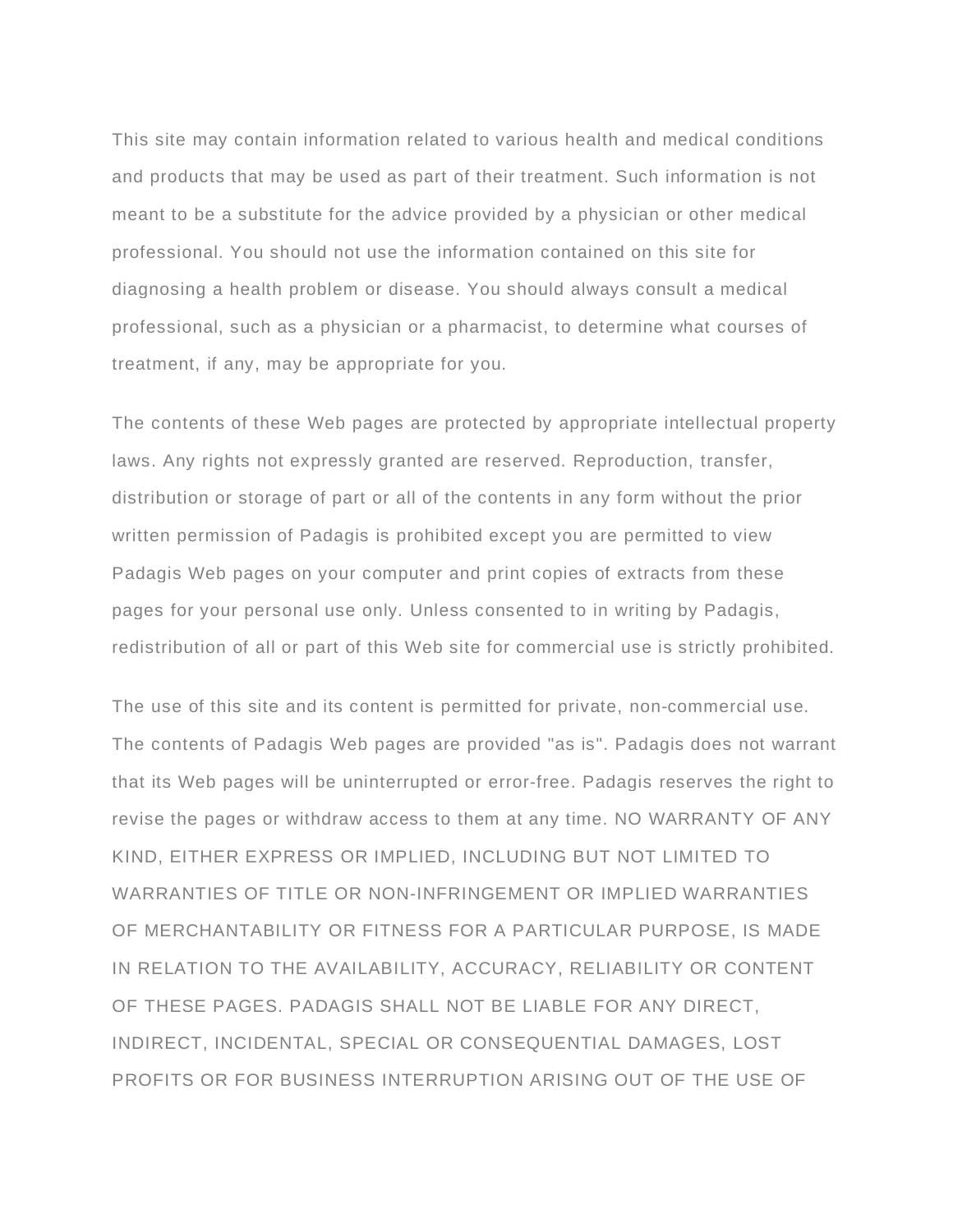OR INABILITY TO USE THIS SERVICE, EVEN IF PADAGIS HAS BEEN ADVISED OF THE POSSIBILITY OF SUCH DAMAGES. SOME JURISDICTIONS DO NOT ALLOW EXCLUSION OF CERTAIN WARRANTIES OR LIMITATIONS OF LIABILITY, SO THE ABOVE LIMITATIONS OR EXCLUSIONS MAY NOT APPLY TO YOU. THE LIABILITY OF PADAGIS WOULD IN SUCH CASE BE LIMITED TO THE GREATEST EXTENT PERMITTED BY LAW.

Padagis may include links to sites on the Internet that are owned or operated by third parties. Padagis is not responsible for the content of such other sites. By linking to such a third-party site, you shall review and agree to that site's rules of use before using such site. You also agree that Padagis has no control over the content of linked third-party sites and cannot assume any responsibility for material created or published by such third-party sites. In addition, a link to a non-Padagis site does not imply that Padagis endorses the site or the products or services referenced in such third-party site. Padagis shall not be liable for any damages or injury arising from users' access to or inability to access linked sites.

You may be subject to additional terms that may apply when you access particular materials on certain areas of this site, or by following links that take you away from this site. Padagis makes no representation as to the availability, accuracy or completeness of the content of this site. Padagis is not liable for any damages or injury resulting from your access to or inability to access this site or from reliance on any information at this site. In addition, we reserve the right to interrupt or discontinue any or all of the functionality of this site or to change its content at any time without prior notice, but we do not assume any responsibility to update it.

Padagis is a trademark of Padagis LLC. Many of Padagis's product names are either trademarks or registered trademarks of Padagis. Other product and company